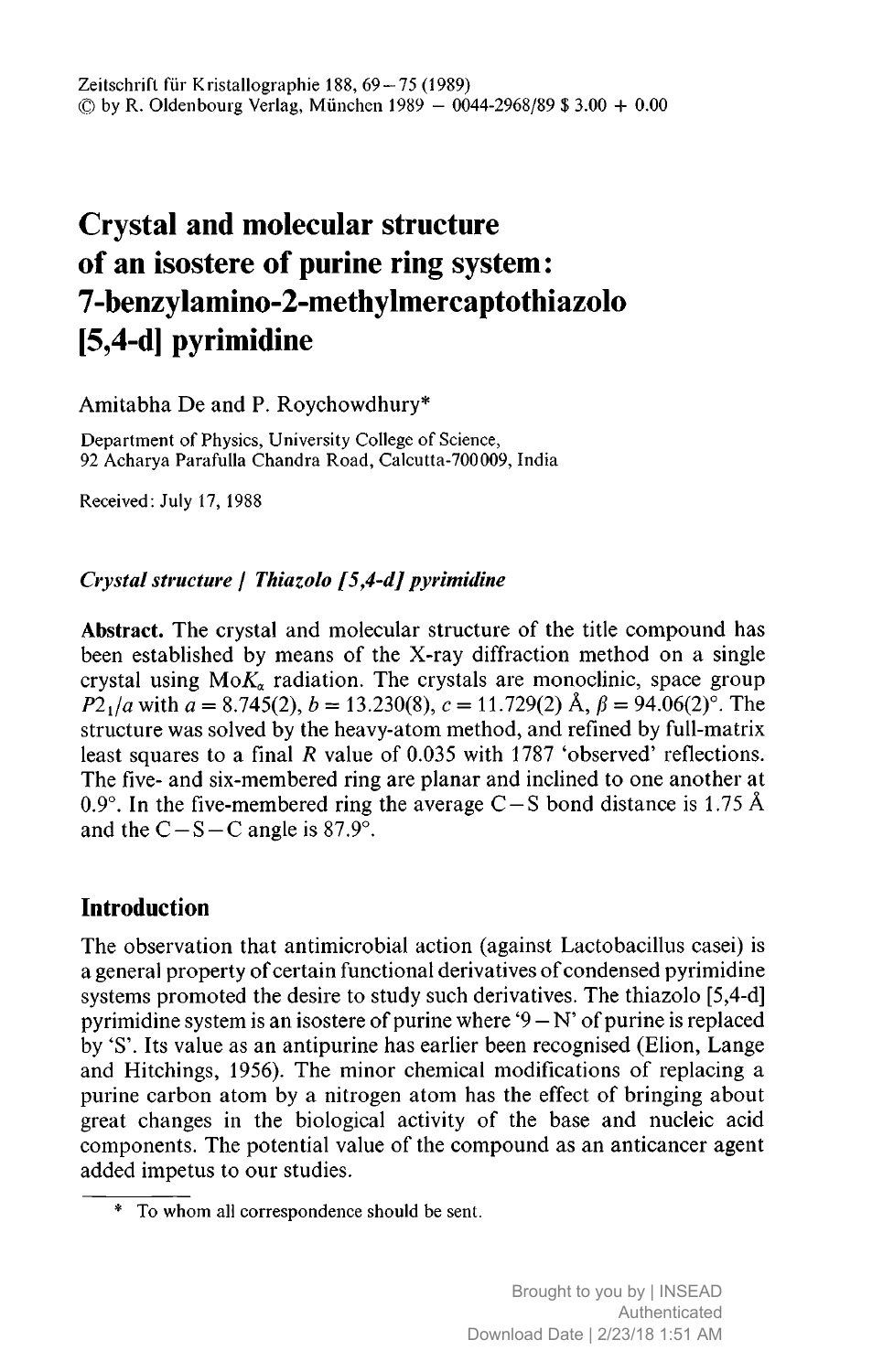| Molecular formula     | $C_{13}H_{12}N_4S_2$ | Radiation $(\lambda)$                   | $0.7107$ Å              |
|-----------------------|----------------------|-----------------------------------------|-------------------------|
| М.                    | 288.38               | $\mu(MoK_{\alpha})$ (cm <sup>-1</sup> ) | 3.7                     |
| Space group           | P2 <sub>1</sub> /a   | Temperature $(K)$                       | 297                     |
| a(A)                  | 8.745(2)             | Scan type                               | $\omega/2\theta$        |
| b(A)                  | 13.230(8)            | Collection range (deg)                  | $2 \leq \theta \leq 25$ |
| c(A)                  | 11.729(2)            | Number of unique                        |                         |
| $\beta$ (deg)         | $94.06(2)$ °         | reflections                             | 2359                    |
| $V_c(\AA^3)$          | 1353.61(9)           | Number of data with                     |                         |
| Z                     | 4                    | $I \geqslant 3\sigma(I)$                | 1787                    |
| Density (calculated)  |                      | R                                       | 0.035                   |
| $(g \text{ cm}^{-3})$ | 1.415                | F(000)                                  | 600                     |
| Density (measured)    |                      |                                         |                         |
| $(g \text{ cm}^{-3})$ | 1.420                |                                         |                         |

Table 1. Crystal data

## Experimental

Transparent needle-shaped yellow crystals were grown from ethanol by slow evaporation at room temperature. Preliminary oscillation and Weissenberg photographs indicated <sup>a</sup> monoclinic crystal with systematic absences  $\overrightarrow{O}k\overrightarrow{O}$ :  $k = \text{odd}$ ;  $h\overrightarrow{O}l$ :  $h = \text{odd}$ , consistent with the space group  $P2<sub>1</sub>/a$ . A crystal of dimensions about  $0.40 \times 0.275 \times 0.125$  mm was selected for the intensity data collection on <sup>a</sup> CAD-4 diffractometer, using graphitemonochromatized  $MoK_{\alpha}$  radiation. The accurate cell parameters were determined by <sup>a</sup> least-squares refinement of the setting angles of <sup>25</sup> reflections lying on the range  $14^{\circ} \le \theta \le 18^{\circ}$ . An  $\omega/2\theta$ -scan technique was used to record intensities of all reflections for which  $2^{\circ} \le \theta \le 25^{\circ}$  with a scan width of  $(0.60 + 0.35 \tan\theta)$ . A total of 2359 unique reflections was measured in the range  $h = -10$  to 10,  $k = 0$  to 15,  $l = 0$  to 13 of which 1787 had  $I \geq 3\sigma(I)$ and were used for the structure determination and refinement. The intensities were corrected for the Lorentz and polarization factors, but not for absorption. During the data collection three standard reflections were used to monitor the centering and the stability of the crystal. No significant change in intensity (maximum variation  $\langle 3\% \rangle$ ) was observed. Table 1 shows the crystal data.

#### Structure determination and refinement

The structure was solved by the heavy-atom method. The positional parameters for the two sulphur atom were determined from <sup>a</sup> three-dimensional Patterson map and all the remaining non-hydrogen atoms were obtained from <sup>a</sup> successive sulphur-phased Fourier synthesis. Full-matrix least-squares refinement (Busing, Martin and Levy, 1962), first using isotropic and then anisotropic thermal parameters, gave an  $R$  value of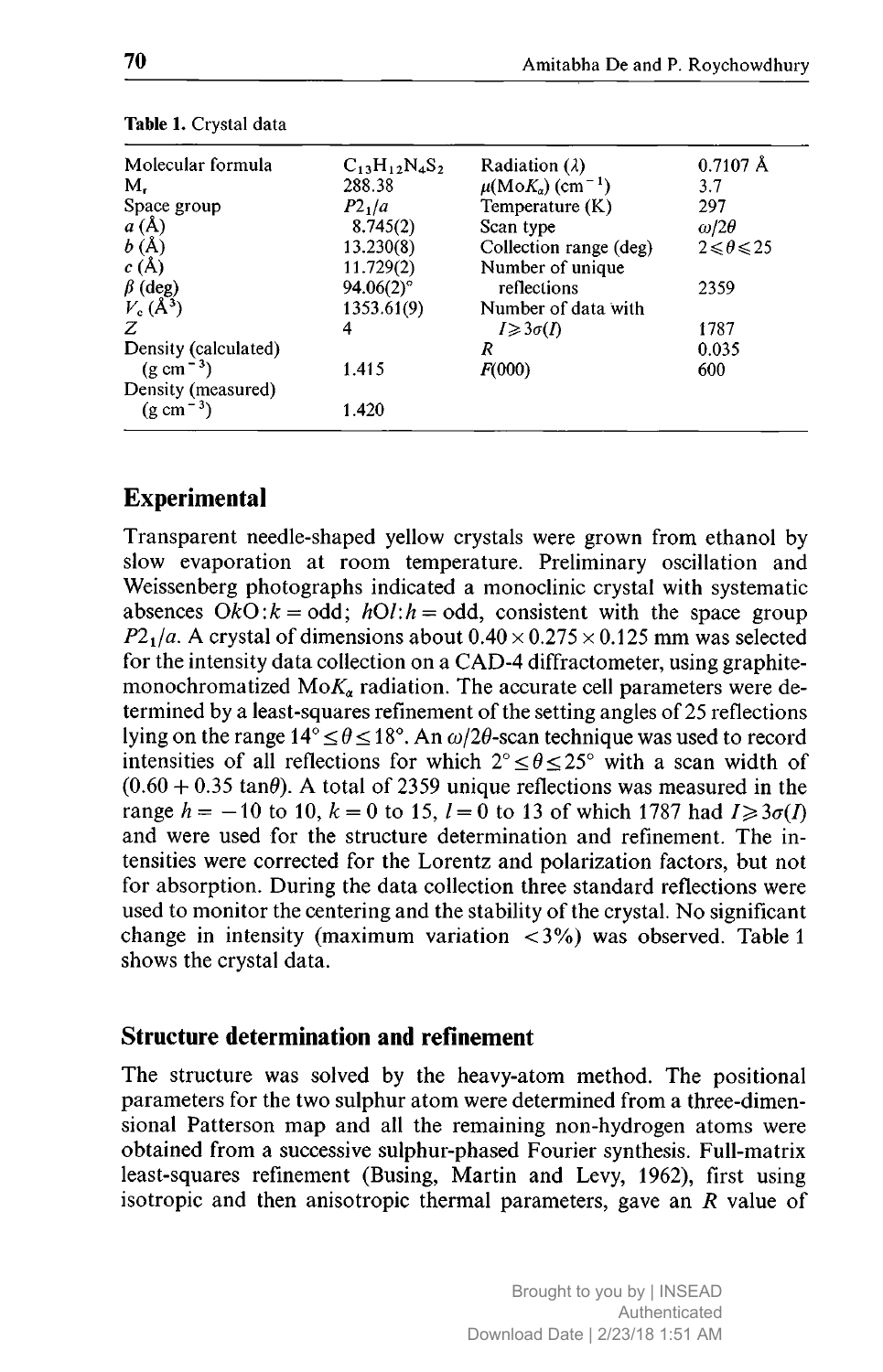| Atoms | $\boldsymbol{x}$ | y          | $\boldsymbol{z}$ | $B_{\rm ee}$ |
|-------|------------------|------------|------------------|--------------|
| S(1)  | 0.52202(8)       | 0.47834(5) | 0.28041(6)       | 4.37         |
| S(2)  | 0.38901(8)       | 0.67766(5) | 0.21040(6)       | 4.92         |
| N(1)  | 0.5987(2)        | 0.6447(1)  | 0.3906(2)        | 3.46         |
| N(2)  | 0.7199(2)        | 0.3836(2)  | 0.4367(2)        | 4.12         |
| N(3)  | 0.8520(2)        | 0.4855(2)  | 0.5831(2)        | 4.12         |
| N(4)  | 0.8240(3)        | 0.6584(2)  | 0.5921(2)        | 4.37         |
| C(1)  | 0.5130(3)        | 0.6098(2)  | 0.3055(2)        | 3.62         |
| C(2)  | 0.6802(3)        | 0.5652(2)  | 0.4438(2)        | 3.23         |
| C(3)  | 0.6541(3)        | 0.4702(2)  | 0.3975(2)        | 3.50         |
| C(4)  | 0.8151(3)        | 0.3994(2)  | 0.5287(2)        | 4.41         |
| C(5)  | 0.7855(3)        | 0.5706(2)  | 0.5409(2)        | 3.55         |
| C(6)  | 0.9272(3)        | 0.6658(2)  | 0.6954(3)        | 4.55         |
| C(7)  | 0.8476(3)        | 0.6473(2)  | 0.8028(2)        | 4.12         |
| C(8)  | 0.8602(4)        | 0.5548(2)  | 0.8592(3)        | 5.23         |
| C(9)  | 0.7807(5)        | 0.5356(3)  | 0.9545(3)        | 6.59         |
| C(10) | 0.6877(4)        | 0.6100(4)  | 0.9948(3)        | 7.03         |
| C(11) | 0.6742(4)        | 0.7024(3)  | 0.9414(3)        | 6.44         |
| C(12) | 0.7552(4)        | 0.7211(2)  | 0.8466(3)        | 5.10         |
| C(13) | 0.4339(4)        | 0.8043(2)  | 0.2533(4)        | 5.72         |

Table 2. Fractional atomic coordinates and thermal parameters with estimated standard deviations in parentheses [the equivalent isotropic temperature factors  $B_{eq}$  ( $\AA^2$ ) (Hamilton, 1959)] for non-hydrogen atoms.

0.077. All the hydrogen atoms were located from the difference Fourier synthesis and were refined isotropically. The refinement was stopped at  $R = 0.035$  when all the least-squares shifts were less than the corresponding standard deviations (shift/ $\sigma$ <0.05). The function minimized was  $\sum \omega(|F_0| (F_0\vert)^2$  with  $\omega = 1/\sigma^2\vert F_0\vert$ . A final difference Fourier map showed peaks lying between  $-0.27$  to  $+0.31$   $e\text{\AA}^{-3}$ . The scattering factors for the nonhydrogen atoms and that for the H-atoms were taken from Cromer and Waber (1965) and Stewart et al. (1965), respectively.

#### Results and discussions

The final atomic position are listed in Tables <sup>2</sup> and 3. Figure <sup>1</sup> represents a perspective view of the molecule with the atomic numbering scheme.<sup>1</sup>

The molecule consists of <sup>a</sup> benzylamino and methylmercapto substituted thiazolo [5,4-d] pyrimidine base and bears <sup>a</sup> strong resemblance to purine. The thiazolo [5,4-d] pyrimidine system is an isostere of purine.

<sup>&</sup>lt;sup>1</sup> Additional material to this paper can be ordered from the Fachinformationszentrum Energie-Physik-Mathematik, D-7514 Eggenstein-Leopoldshafen 2, FRG. Please quote reference no. CSD <sup>53</sup> 505, the names of the authors and the title of the paper.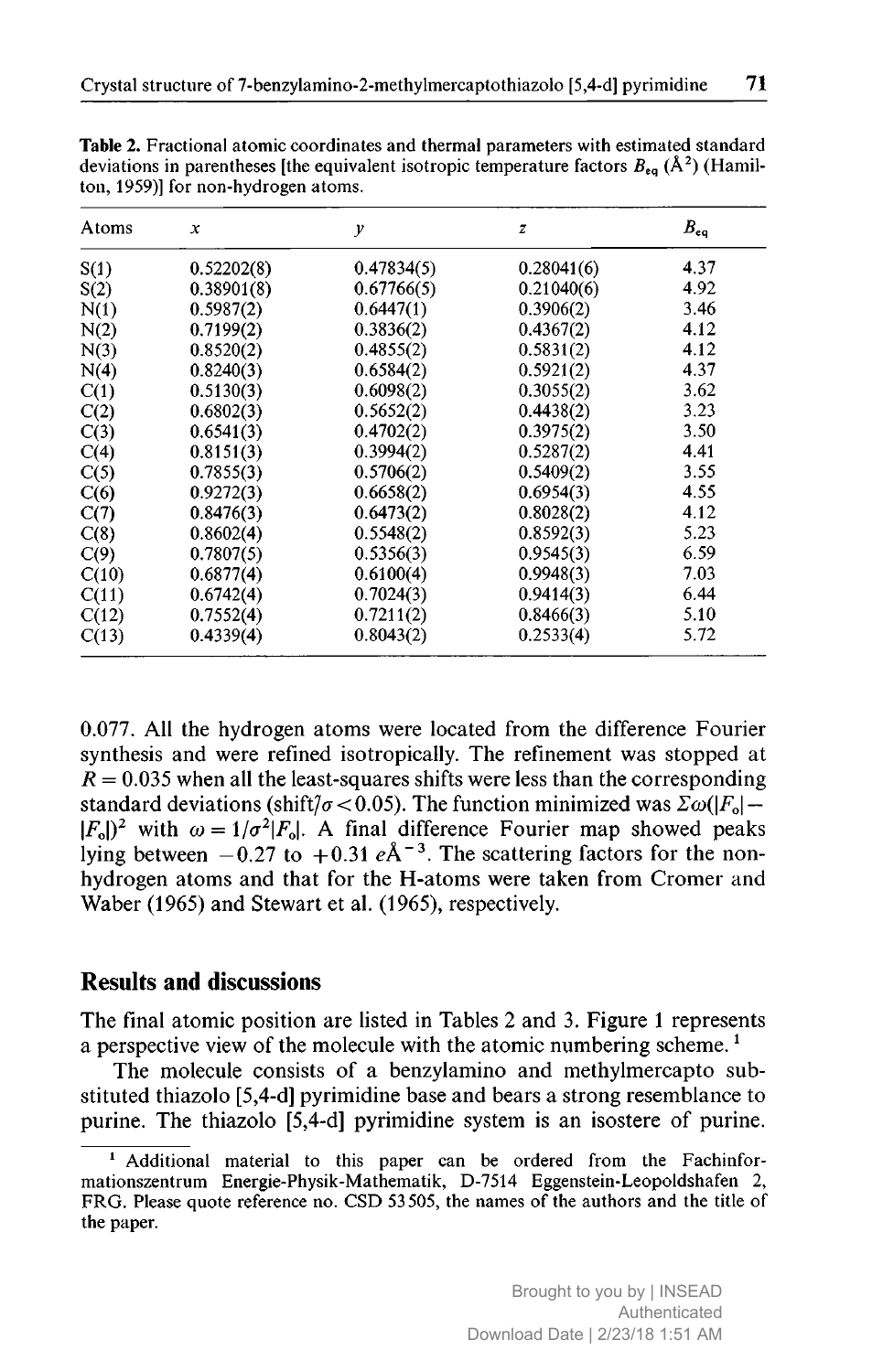| Atoms  | x        | y        | $\boldsymbol{z}$ | B     |
|--------|----------|----------|------------------|-------|
| H(4)   | 0.864(2) | 0.340(2) | 0.559(2)         | 3.33  |
| H(8)   | 0.931(3) | 0.509(2) | 0.833(2)         | 6.00  |
| H(9)   | 0.796(3) | 0.475(2) | 0.998(3)         | 9.11  |
| H(10)  | 0.626(3) | 0.594(2) | 1.059(2)         | 8.81  |
| H(11)  | 0.609(3) | 0.765(2) | 0.974(3)         | 12.32 |
| H(12)  | 0.750(3) | 0.789(2) | 0.806(2)         | 6.26  |
| H(N)4  | 0.783(3) | 0.708(2) | 0.569(2)         | 3.31  |
| H(6)1  | 0.970(2) | 0.735(2) | 0.695(2)         | 4.74  |
| H(6)2  | 1.017(3) | 0.616(2) | 0.689(2)         | 5.07  |
| H(13)1 | 0.412(3) | 0.814(2) | 0.326(3)         | 9.20  |
| H(13)2 | 0.386(5) | 0.852(4) | 0.106(4)         | 3.85  |
| H(13)3 | 0.552(4) | 0.815(3) | 0.245(3)         | 9.82  |

Table 3. Fractional atomic co-ordinates and thermal parameters [the isotropic temperature factors  $B(\AA^2)$  for hydrogen atoms.



Fig. 1. Molecular conformation and numbering of atoms in 7-benzylamino-2methylmercaptothiazolo [5,4-d] pyrimidine.

There are actually no significant differences in the six-membered rings of the two compounds but in the five-membered ring the '9-N' of purine is replaced by 'S'. The bond distance and angles of the base portion are presented in Figure 2a. For comparison, the bond distances, bond angles and formal bonding diagram of unsubstituted purine (Watson, Sweet and Marsh, 1965) are presented in Figure 2b.

In both the cases in the five-membered rings there are shortened bonds which indicate some degree of localisation of double bond character between atoms which are formally double bonded in the structural diagrams (Figs. 2a and 2b). However, none of the ring bonds is as short as an isolated double bond or as long as an isolated single bond.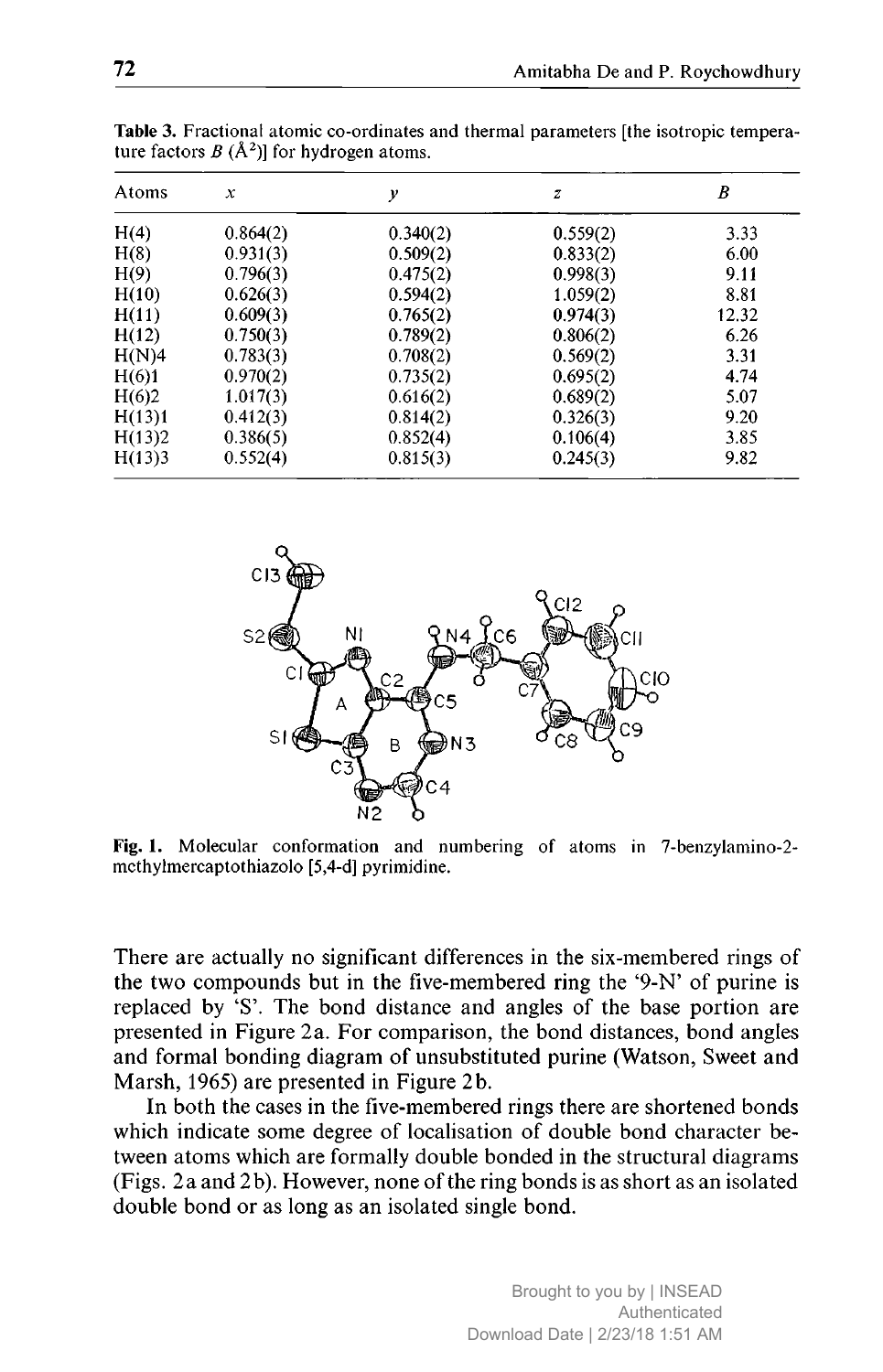

Fig. <sup>2</sup> a. Bond distances and angles of the base portion of 7-benzylamino-2 methylmercaptothiazolo [5,4-d] pyrimidine. Fig. 2b. Bond distances and angles of unsubstituted purine (Watson, Sweet and Marsh, 1965).

The magnitude of the valence angle of nitrogen atoms in the sixmembered hetero-cyclic rings is dependent upon the extra-annular attachment to the nitrogen atom (Singh, 1965). Due to an extra-annular hydrogen attachment, the bond angles at nitrogen are markedly extended beyond that of nitrogen without any such attachment. It was noticed by Singh that in the pyrimidine ring when there is no extra-annular attachment to the nitrogen atom, the bond angles at the nitrogen atoms varies from 115° to 116°. However, in the present structure the same angle was found to be 111.7°. This was also observed by Sobell and Tomita (1964).

The nine atoms of the rings A and <sup>B</sup> are nearly coplanar with no atom deviating from the best least-squares plane by more than 0.011(2) A. The thiazolo portion of the ring (A) lies approximately in the best least-squares planes of the pyrimidine moiety (B). The angle between the pyrimidine plane and the thiazolo plane is only 0.9°. The benzene ring is also nearly planar.

Although lacking unshared electron pairs, certain substituents like methyl or tert-butyl groups are able to cause a perturbation of the  $\pi$ -electron system of the phenyl ring very much like that caused by  $\pi$ -donors. The effect of  $\pi$ -electron releasing substituents on the geometry of the benzene ring has so far been attributed mainly due to hyperconjugation. But various Molecular Orbital (MO) calculations carried out on toluene (Libit and Hoffmann, 1974) support the idea that the  $\pi$ -electron system of the ring is polarised by the methyl group with little net electron transfer. The present structure seemed to be in agreement with this.

The packing of the molecules is shown in Figures <sup>3</sup> and 4. Two distinct types of ring stacking are observed; heterocyclic systems stack with the heterocyclic systems while the phenyl rings stack with the phenyl rings. The planar molecules are stacked in parallel sheets with an interplanar distance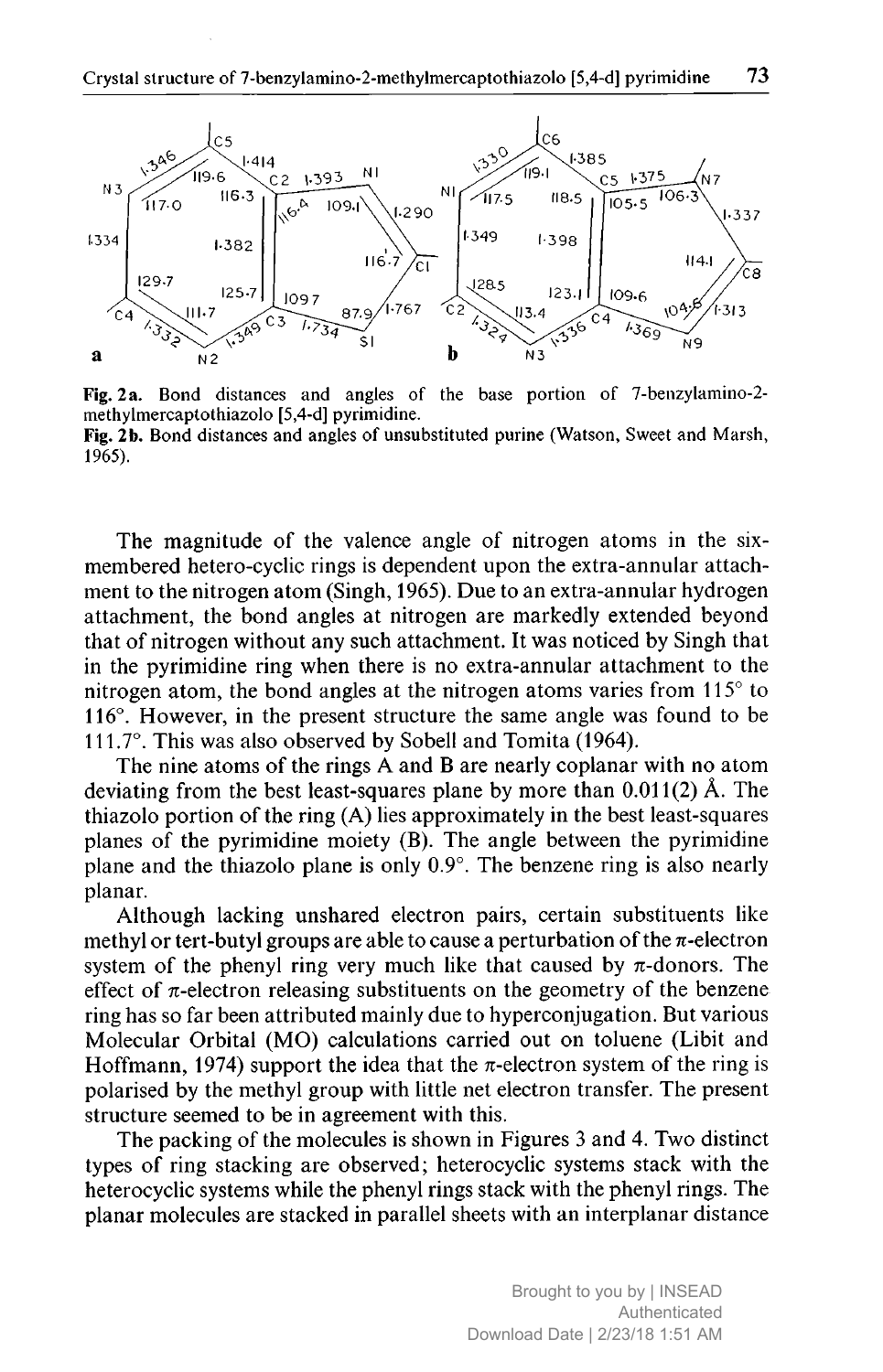

Fig. 3. A stereoscopic view of the molecule down the  $a$ -axis.



Fig. 4. A stereoscopic view of the molecule down the  $b$ -axis.

of 3.36 Ä. This stacking distance is similar to values observed in <sup>a</sup> wide variety of purines e.g., in purine itself, the distance is 3.39 Ä (Watson et al., 1965). The amino nitrogen N(4) forms <sup>a</sup> weak hydrogen bond with the N(2) atom of the symmetry related molecule. The hydrogen bonds are  $N(4) - KN(4) = 0.790 \text{ Å}, N(4)...N(2) = 3.020(2) \text{ Å}, HM(4)...N(2)$  $= 2.318 \text{ Å}.$